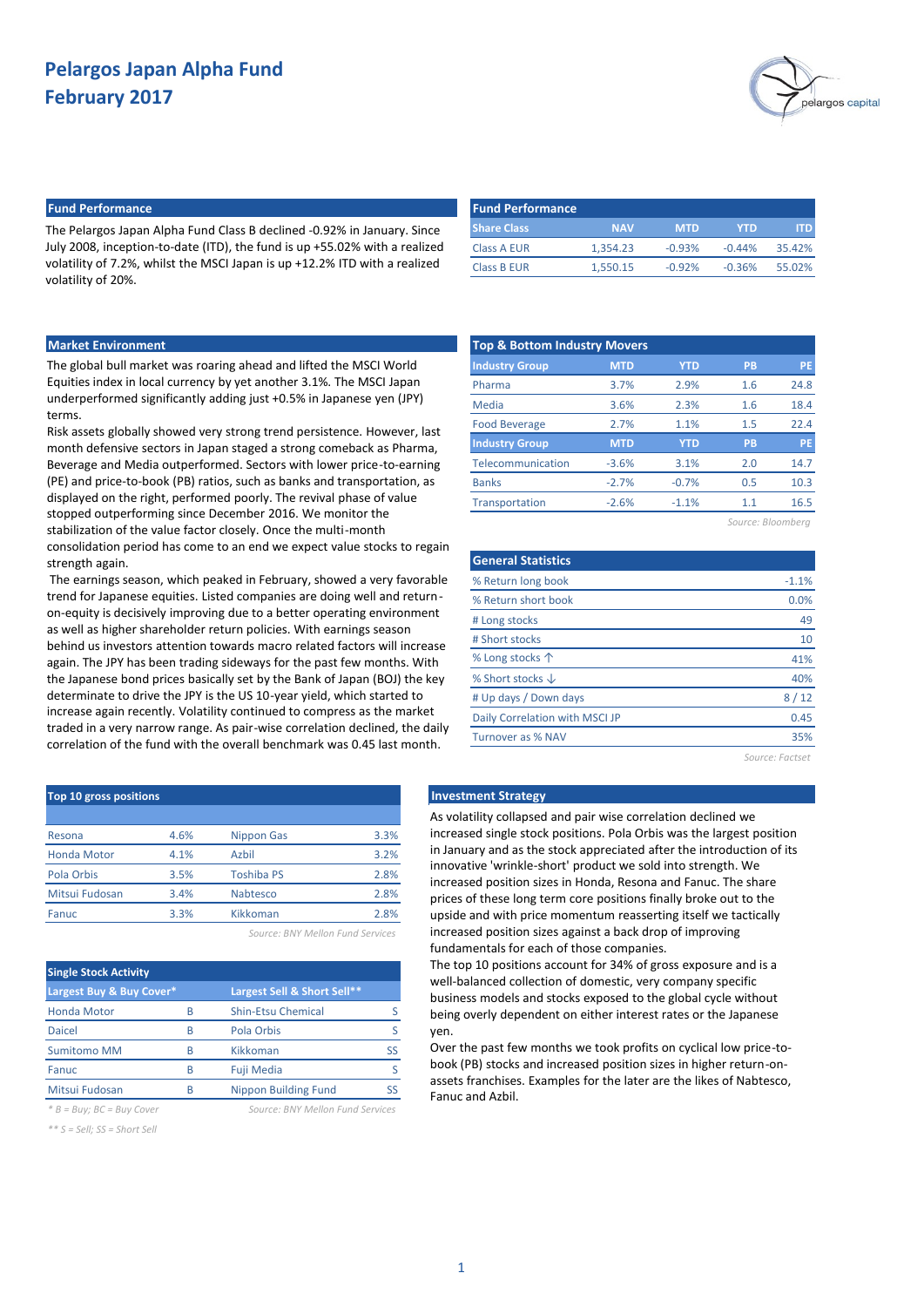

### **Investment Strategy**

Equity volatility declined across the globe, as such the magnitude of single stock moves was limited. Therefore neither on the gainers nor the losers side there are no significant outliers this month. The top two gainers were Azbil and Nabtesco; we timely increased position sizes and both stocks added 0.1% each. Even one short position, Kikkoman, made it into the top gainers ranking. With regards to the losers Toshiba Plant System subtracted -0.2% from the overall performance. The stock traded at exactly the same level as 10 months ago, trading in a rather narrow range of just 10%. January's +0.2% positive contribution was lost again in February. Sumco added 40bps in January and in total more than +1.3% since we initiated the position in October last year. We already trimmed the position in January and were looking to re-size the position after a decent correction. So we did, however the correction went somewhat further and took longer than we anticipated resulting in a loss of 0.2% in February.

Most of the gross exposure is allocated in the sectors Industrials, Real Estate, Consumer Staples and Consumers Discretionary. There is little to no exposure in Utilities, Telecom, Health Care and Energy. The net exposure end of February stood at 28%, of which the bulk (17%) relates to Industrials and (6%) Real Estate.

| <b>Top Gainers &amp; Losers</b> |   |        |                    |                 |
|---------------------------------|---|--------|--------------------|-----------------|
| <b>Gainers</b>                  |   | $CTR*$ | <b>Losers</b>      | $CTR*$          |
| Azbil                           |   | 0.1%   | <b>Toshiba PS</b>  | $-0.2%$         |
| Nabtesco                        |   | 0.1%   | Sumco              | $-0.2%$         |
| Chiyoda Co                      |   | 0.1%   | Mitsui Fudosan     | $-0.2%$         |
| Kikkoman                        | ς | 0.1%   | RELIA              | $-0.1%$         |
| Resona                          |   | 0.1%   | <b>Sumitomo MM</b> | $-0.1%$         |
| $*CTR = Contribution$           |   |        |                    | Source: Factset |



*Source: UBS PAS*









On a daily basis, we track a number of style factors through our proprietary quant model. This helps us to detect dislocation within the market. In addition, it helps our understanding of style trends and investor's behavior in Japan.

The outperformance of the value factor started in July and peaked in December. The strong performance of value was very consistent across different types of definitions and sectors. The strong performance of value stocks has stalled. However, value stocks on an absolute basis still exhibit strong momentum, but expensive defensive started to catch up indeed.

The P/E of the long book increased was 17x compared to 25x for the short book. The EV/EBITDA of the long book is 7.9x compared to 11.7x for the short book. The dividend yield of the long book is 2.2% compared to 1.7% in the short book.

The weighted average P/B of the long book is 1.6x compared to 2.4x for the short book. Price momentum exposure has increased significantly. On a 9-month basis, the long book's price momentum is +21% and the short book's price momentum is just a mere +2%.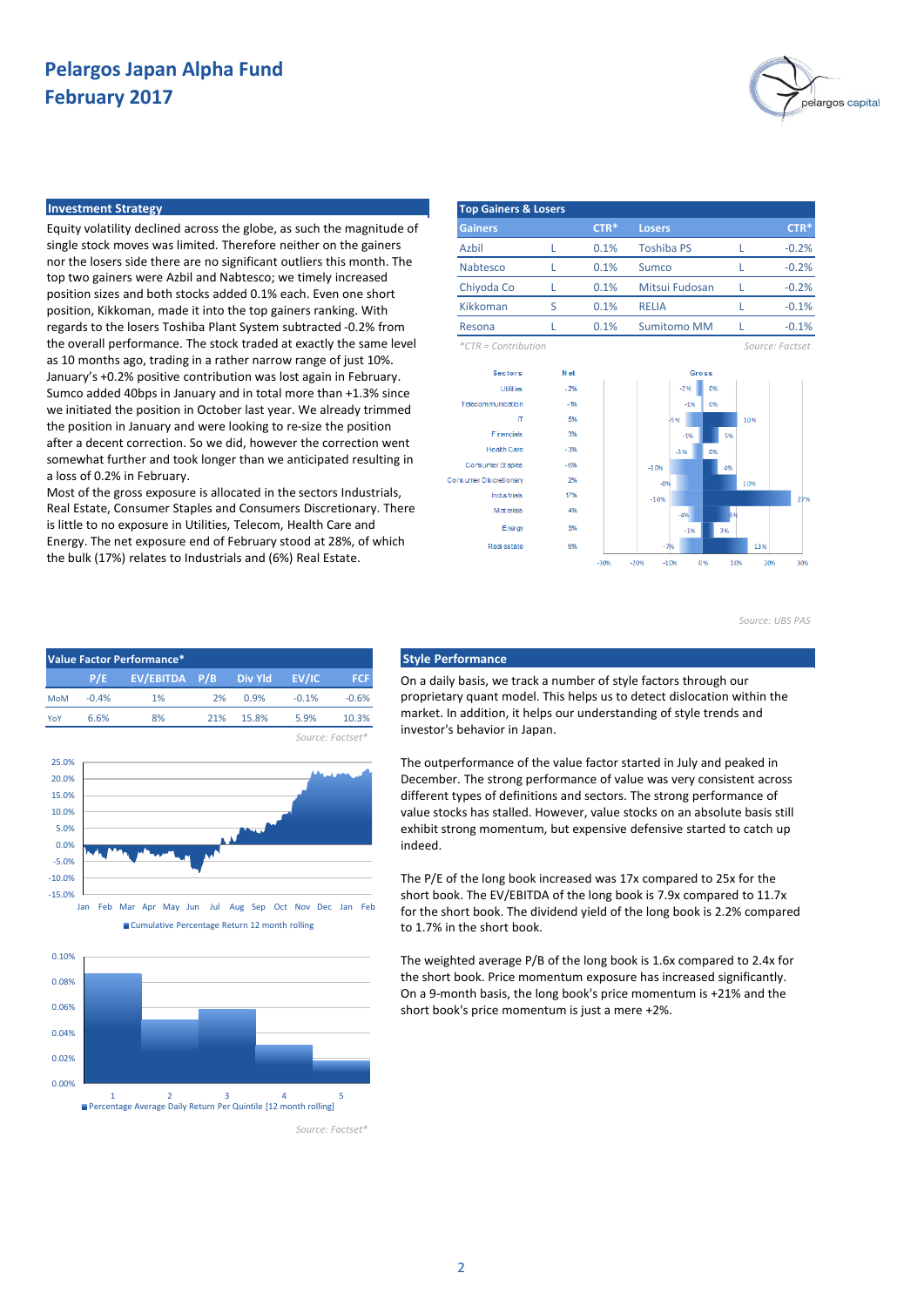

### **Risk Measurement and Management**

The chart below shows the rolling 12-month net and gross exposure as 10 (trading) days moving averages.

We were well positioned for the strong revival in cyclical value and in a very disciplined manner we took profits during the October to January period. Therefore the net exposure dropped down to +20% and gross exposure to 100% by mid February.

The ex-ante volatility based on daily data stood at 5.9% with an ex-ante beta of 0.24. The beta of the long book exceeds that of the short book as value opportunities are concentrated in perceived higher beta situations.



*Source: BNY Mellon Fund Services\* Source: GS and Nomura*

| <b>Fund Overview</b>   |        |                 |
|------------------------|--------|-----------------|
|                        | Long   | <b>Short</b>    |
| Price to Earnings (PE) | 16.8   | 25.0            |
| <b>EV/EBITDA</b>       | 7.9    | 11.7            |
| Price to Book (PB)     | 1.6    | 2.4             |
| <b>Dividend Yield</b>  | 2.2    | 1.7             |
| EV/IC                  | 1.0    | 2.0             |
| 1 month momentum       | $-0.1$ | $-1.8$          |
| 6 month momentum       | 20.9   | 6.0             |
| 9 month momentum       | 21.0   | 2.3             |
| Earnings momentum (1M) | 18.0   | 14.1            |
| Earnings momentum (3M) | 16.3   | 18.3            |
| <b>CFROI</b>           | 8.5%   | 10.4%           |
| Cash/MarketValue       | 31.2%  | 15.6%           |
|                        |        | Source: Factset |
| <b>Style Exposure</b>  |        |                 |
|                        | Long   | <b>Short</b>    |
| <b>Beta</b>            | 0.97   | 0.87            |
| Volatility             | 14.0%  | 12.8%           |
| Debt-to-equity         | 11%    | 51%             |
|                        |        | Source: UBS PAS |

| <b>Risk Statistics Delta Adjusted</b>     |      |
|-------------------------------------------|------|
| Volatility (ex-ante; 3 months daily data) | 5.9% |
| Volatility (ex-ante; 5yr monthly data)    | 6.6% |
| Var (99%, 5 days)                         | 1.2% |
| Beta (ex-ante)                            | በ ን4 |

## **Outlook**

*Strategic Framework - Outlook 1st half of 2017*

The cyclical bear market from August 2015 into June 2016 took the broader index down -30% peak-to-trough. 2016 was another year of heightened macro event risk. Perceived low probability outcomes caused major surprises. January 2016 was one of the worst 'start-of-theyears' on record. In June, Brexit risk aversion upset markets globally and the outcome of the US presidential election led to further elevation of political uncertainty. The Japanese market bottomed together with global bond yields, and with that the greatest rotation from defensives into cyclicals for the past decade occurred. We correctly anticipated that the Fed would not be able to normalize interest rates as projected, because trend growth is too anemic. However, supply/demand balance shifted drastically in the bond market and with higher yields in the US the Japanese JPY weakened and with it value stocks finally performed well. For the first half of 2017 we expect the value trade to continue as yields need to adjust higher globally, be it due to better economic growth or central banks tapering. However, leverage in the global economic system is too high, therefore much higher yields can not be absorbed and eventually disinflation will return. For the immediate future Japanese equities look attractive as valuations are not stretched, earnings revisions are trending upwards and buyback programs are accretive for shareholders and supportive from a flow perspective.

#### *Tactical assessment* - monthly outlook

We viewed the August 2015 – June 2016 as a cyclical bear market after which the structural bull market will reassert itself. From the bottom of the cyclical bear market in summer last year cyclical value had a great run and the mispricing of cyclicals relative to defensives has corrected to some extent. In our opinion there is more to go. For the last 3 months our value long positions are trading sideways and the shorts in expensive defensive started to slowly move higher. On an absolute basis our long positions are consolidating and we expect a reacceleration after this consolidation period. With regards to the shorts we are convinced the price other investors pay for these low volatility consumer staples is excessive and our long positions offer much better risk-reward.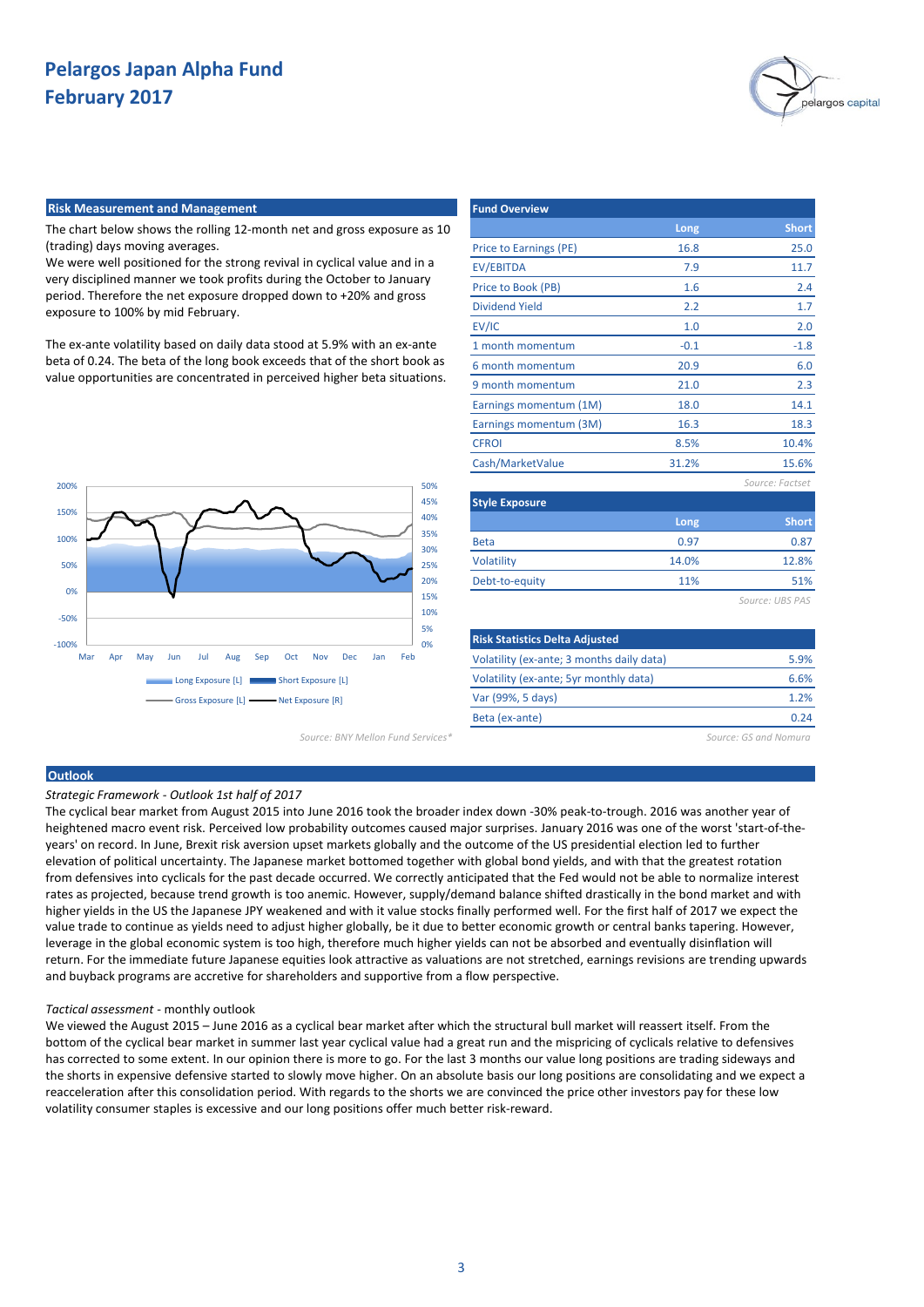

| <b>Historic Fund Performance (Monthly)</b> |            |          |          |          |          |            |          |          |          |          |            |                  |
|--------------------------------------------|------------|----------|----------|----------|----------|------------|----------|----------|----------|----------|------------|------------------|
|                                            | <b>Jan</b> | Feb      | Mar      | Apr      | May      | <b>Jun</b> | Jul      | Aug      | Sep      | Oct      | <b>Nov</b> | Dec <sub>1</sub> |
| <b>Class A EUR</b>                         |            |          |          |          |          |            |          |          |          |          |            |                  |
| 2017                                       | 0.49%      | $-0.93%$ |          |          |          |            |          |          |          |          |            |                  |
| 2016                                       | 1.35%      | 0.88%    | 1.08%    | $-0.20%$ | $-1.03%$ | $-4.52%$   | 2.08%    | $-1.09%$ | $-0.33%$ | 2.38%    | 0.99%      | 0.38%            |
| 2015                                       | $-1.28%$   | 4.85%    | $-0.32%$ | 3.21%    | 2.54%    | $-1.63%$   | $-3.07%$ | $-3.05%$ | 2.42%    | 1.83%    | 2.16%      | $-1.62%$         |
| 2014                                       | $-3.21%$   | $-0.64%$ | $-0.59%$ | $-1.03%$ | $-2.28%$ | 1.40%      | 0.19%    | $-0.64%$ | 2.01%    | $-1.94%$ | $-1.28%$   | 0.92%            |
| 2013                                       | 4.99%      | $-0.58%$ | 6.55%    | 6.10%    | $-1.05%$ | $-0.78%$   | 0.26%    | $-0.91%$ | 1.08%    | $-0.79%$ | 1.35%      | 1.61%            |
| 2012                                       | $-1.43%$   | 3.77%    | 1.31%    | $-1.26%$ | $-3.88%$ | 1.72%      | 0.79%    | 0.89%    | 1.28%    | 0.54%    | 2.53%      | 3.78%            |
| 2011                                       | 0.84%      | $-0.06%$ | $-1.56%$ | 0.10%    | $-0.19%$ | 0.38%      | $-0.01%$ | $-3.68%$ | 0.64%    | $-0.41%$ | $-2.64%$   | 1.64%            |
| 2010                                       | 0.65%      | $-0.25%$ | 3.27%    | 3.16%    | $-2.71%$ | $-1.27%$   | 1.12%    | $-0.39%$ | 0.82%    | 1.03%    | 1.28%      | 1.75%            |
| 2009                                       | 0.35%      | 1.62%    | $-0.76%$ | $-0.71%$ | 0.98%    | 1.03%      | $-1.84%$ | 2.07%    | $-1.61%$ | $-0.40%$ | $-3.37%$   | 3.19%            |
| <b>Class B EUR</b>                         |            |          |          |          |          |            |          |          |          |          |            |                  |
| 2017                                       | 0.56%      | $-0.92%$ |          |          |          |            |          |          |          |          |            |                  |
| 2016                                       | 1.27%      | 0.92%    | 1.18%    | $-0.19%$ | $-1.06%$ | $-4.33%$   | 2.12%    | $-1.05%$ | $-0.29%$ | 2.38%    | 0.88%      | 0.39%            |
| 2015                                       | $-1.24%$   | 4.89%    | $-0.27%$ | 3.25%    | 2.57%    | $-1.67%$   | $-2.94%$ | $-3.01%$ | 2.46%    | 1.88%    | 2.06%      | $-1.42%$         |
| 2014                                       | $-3.16%$   | $-0.60%$ | $-0.56%$ | $-0.99%$ | $-2.24%$ | 1.44%      | 0.23%    | $-0.60%$ | 2.06%    | $-1.89%$ | $-1.24%$   | 0.96%            |
| 2013                                       | 5.35%      | $-0.58%$ | 6.98%    | 6.48%    | $-1.07%$ | $-0.78%$   | 0.31%    | $-0.92%$ | 1.18%    | $-0.80%$ | 1.46%      | 1.73%            |
| 2012                                       | $-1.38%$   | 3.81%    | 1.35%    | $-1.21%$ | $-3.83%$ | 1.76%      | 0.84%    | 0.93%    | 1.32%    | 0.58%    | 2.50%      | 4.06%            |
| 2011                                       | 0.93%      | $-0.03%$ | $-1.55%$ | 0.14%    | $-0.14%$ | 0.42%      | 0.03%    | $-3.63%$ | 0.69%    | $-0.38%$ | $-2.60%$   | 1.68%            |
| 2010                                       | 0.73%      | $-0.23%$ | 3.52%    | 3.39%    | $-2.83%$ | $-1.31%$   | 1.23%    | $-0.37%$ | 0.91%    | 1.13%    | 1.40%      | 1.89%            |
| 2009                                       | 2.07%      | 1.67%    | $-0.73%$ | $-0.67%$ | 1.34%    | 1.13%      | $-1.93%$ | 2.24%    | $-1.68%$ | $-0.39%$ | $-2.99%$   | 2.84%            |

| <b>Historic Fund Performance (Yearly)</b> |          |       |       |          |      |               |          |       |       |       |
|-------------------------------------------|----------|-------|-------|----------|------|---------------|----------|-------|-------|-------|
|                                           | 2017     | 2016  | 2015  | 2014     | 2013 | 2012          | 2011     | 2010  | 2009  | 2008  |
| <b>Class A EUR</b>                        | $-0.44%$ | 1.78% | 5.81% | $-6.99%$ |      | 18.86% 10.24% | $-4.96%$ | 8.66% | 0.36% |       |
| <b>Class B EUR</b>                        | $-0.36%$ | 2.07% | 6.36% | $-6.52%$ |      | 20.57% 10.95% | $-4.48%$ | 9.67% | 2.75% | 6.46% |

2008

| <b>Investment Manager</b>         |
|-----------------------------------|
| <b>Legal Status</b>               |
| <b>Fiscal Status</b>              |
| <b>Dividend Policy</b>            |
| <b>Base Currency</b>              |
| <b>ISIN Class A EUR</b>           |
| <b>ISIN Class B EUR</b>           |
| <b>Inception Date Class A EUR</b> |
| <b>Inception Date Class B EUR</b> |

**Richard Dingemans Prime Brokers Prime Brokers Prime Brokers Prime Brokers** 

**Investment Manager** Pelargos Capital **Fund Size in EUR Legal Status** FGR (fund for joint account) **Fund Size in USD VBI** (tax exempt) **Dividend Policy** Reinvestment January 2009 July 2008

\$231,818,076

€ 219,192,583

Fund Facts Fund Facts **Base Currency <b>EUR** EUR **EUR EUR EUR EUR EUR EUR EUR EUR EUR EUR EUR EUR EUR EUR EUR EUR EUR EUR EUR EUR EUR EUR EUR EUR EUR EUR EUR EUR EUR EUR EUR EUR EUR ISIN Class A EUR EUR ISIN CLASS A EUR** 10,000 **MINIMUM Subscription Class B EUR** 10,000 **ISIN Class B EUR ISIN Class B EUR COLOUM ISIN Class B EUR COLOUM Dealing Day Einst business day of each month Inception Date Class A EUR Subscription Subscription** Any dealing day, 5 business days notice **Inception Date Class B EUR** *Due Defined All 2008* **<b>Redemption Redemption** 15 business days notice **Management Fee Class A Company Facts Management Fee Class B Firm AUM in EUR Performance Fee Class A Performance Fee Class A Performance Fee Class A Firm AUM in USD Performance Fee Class B** 15% subject to High Watermark States to High Watermark Watermark Watermark States to High Watermark States to High Watermark States to High Watermark States to High Watermark Sta **Early Redemption Fee Lock-up Class B** Portfolio Managers **Service Providers** Michael Kretschmer **Administrator** BNY Mellon Fund Services **Accountant** PricewaterhouseCoopers 1.5% 1.0% **Participations Outstanding Class B** 236 59,955 **Participations Outstanding Class A**

0.52%

0.96% -1.35% 1.39%

1.40%

3.44%